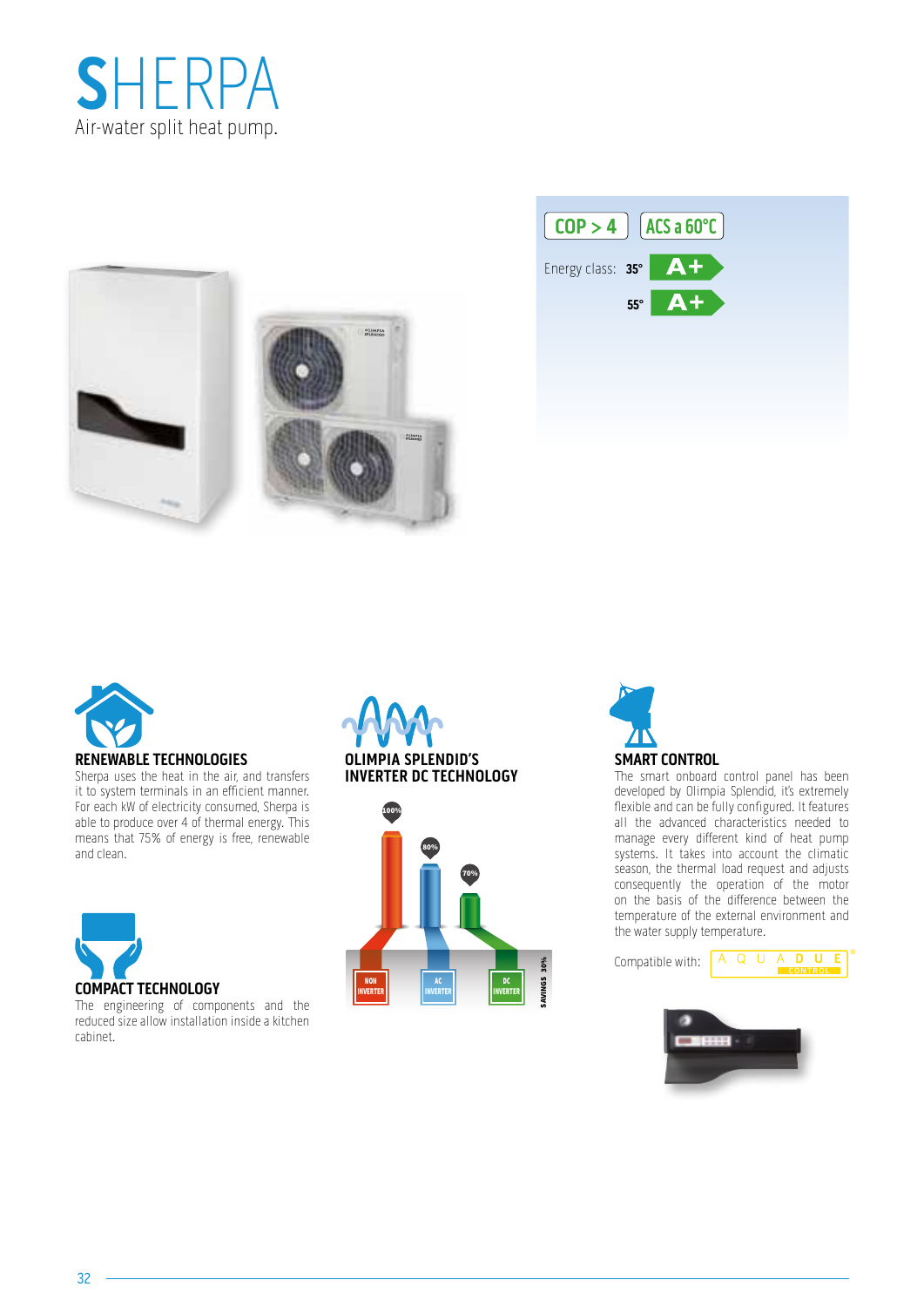**OLIMPIA SPLENDID** HOME OF COMFORT

### **HEATING**

\* Non hermetically sealed equipment containing fluorinated gas with GWP equivalent 2088

### **FEATURES**

**Provides DHW** with temperatures up to 60 °C

**DHW Management:** Sherpa can manage DHW with extreme flexibility through two management methods:

water sensor inserted in the boiler or contact thermostat in the tank.

**Climatic curves** based on the outside air temperature:

two curves are available, one for cooling and one for heating. The climatic curves allow you to change the system temperature according with external climate conditions, adjusting the heat input to the heat requirements of the building in order to obtain energy savings.

**Two configurable set points** in cooling, **Three configurable set points** in heating (one of which for DHW): the set points can also be selected by remote contact.

**2-stage electric heater:** configurable single or double stage which can be activated to support the heat pump, through verification, by electronic control, of the actual thermal capacity of the heat pump. Each stage is activated in accordance with the real need for thermal power, in order to optimize electrical consumption.

#### **Daily programmer** with night mode:

Night mode provides energy savings of up to 20%. Complete management of antilegionella cycles.

**Complete management** of antilegionella cycles.

**Refrigerant gas** R410A.\*



 $600 \text{ mm}$ 



- <sup>1</sup> Electrical resistance <sup>2</sup> Circulator **3** Return water **4** BPHE Plate exchangers **5** System flow
- <sup>6</sup> Refrigerant circuit connections
- **O** Flow switch
- <sup>8</sup> Expansion vessel **9** Automatic air vent **1** Gauge
- <sup>2</sup> 3 bar security valve

<sup>10</sup> Electrical resistance safety thermostats

33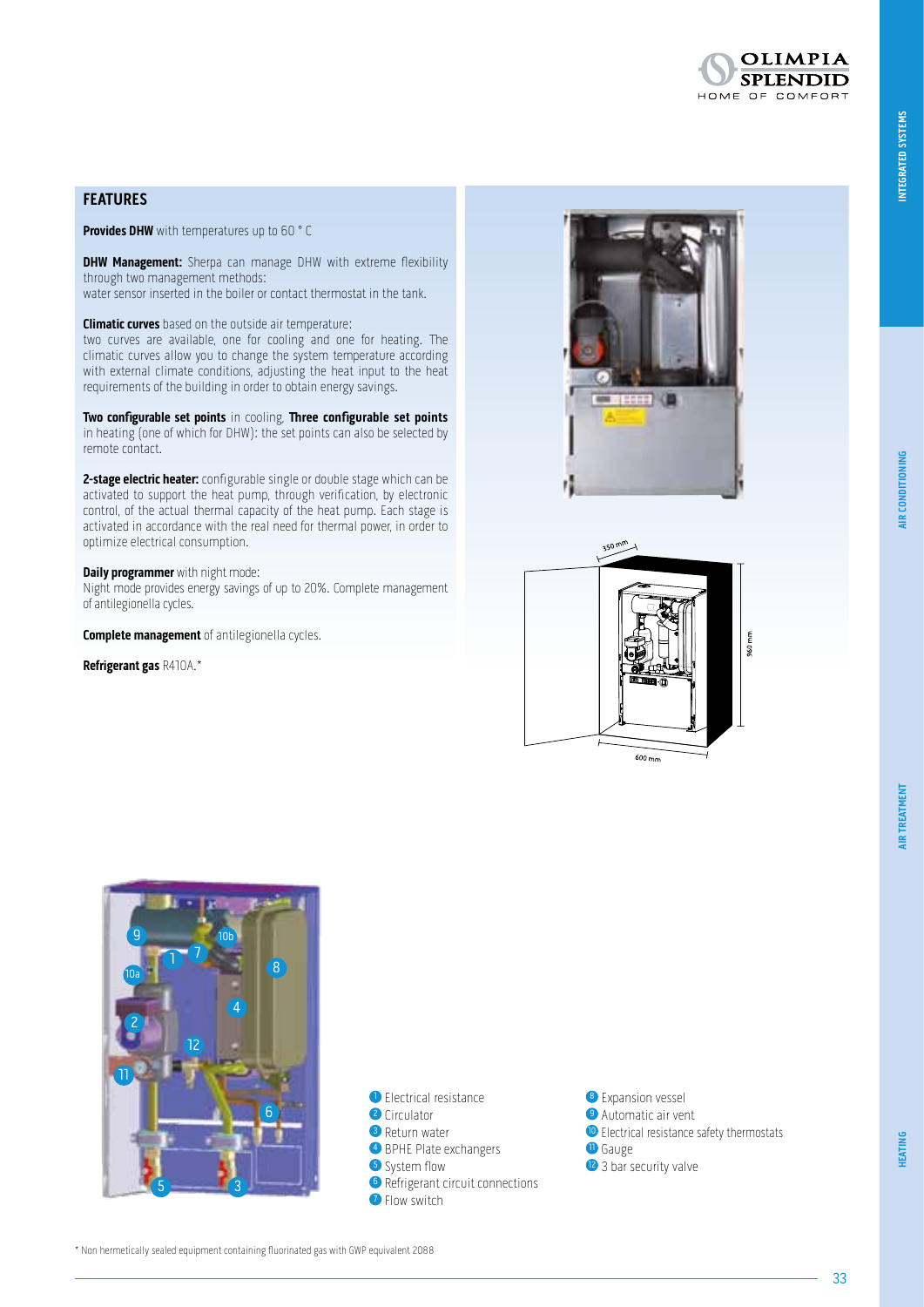# **S**HERPA

|                                                                                                       |              | <b>SHERPA 7</b> | <b>SHERPA 11</b> | <b>SHERPA 13</b> | <b>SHERPA 13T</b>        | <b>SHERPA 16</b> | <b>SHERPA 16T</b> |
|-------------------------------------------------------------------------------------------------------|--------------|-----------------|------------------|------------------|--------------------------|------------------|-------------------|
| Indoor unit standard                                                                                  |              | 599501A         |                  |                  | 599503A                  |                  |                   |
| <b>Outdoor Unit S1</b>                                                                                |              | OS CESHH24EI    | OS-CESHH36EI     | OS-CESHH48EI     | OS-CESTH48EI             | OS-CESHH60EI     | OS-CESTH60EI      |
| Refrigerant/water exchanger                                                                           |              | Brazed plates   | Brazed plates    | Brazed plates    | Brazed plates            | Brazed plates    | Brazed plates     |
| Heating capacity (a)                                                                                  |              | 6,50            | 10,50            | 12,50            | 12,50                    | 14               | 16                |
| COP(a)                                                                                                |              | 4,12            | 4,14             | 4,12             | 4,12                     | 4,11             | 4,11              |
| Heating capacity (b)                                                                                  |              | 4,30            | 7,20             | 8                | 8                        | 8,50             | 9,20              |
| COP(b)                                                                                                |              | 2,60            | 2,65             | 2,70             | 2,70                     | 2,40             | 2,50              |
| Heating capacity (c)                                                                                  |              | 6,50            | 9,90             | 12,50            | 12,50                    | 13,30            | 14                |
| COP(c)                                                                                                |              | 3,40            | 3,14             | 3,21             | 3,21                     | 3,10             | 3,10              |
| Heating capacity (d)                                                                                  |              | 3,80            | 6,20             | 7.20             | 7.20                     | 8,50             | $\overline{g}$    |
| COP(d)                                                                                                |              | 2,30            | $\overline{c}$   | 2,10             | 2,10                     | 2,10             | 2,10              |
| Cooling capacity (e)                                                                                  |              | 7,90            | 11,80            | 12,30            | 12,50                    | 13,50            | 15                |
| EER(e)                                                                                                |              | 4,50            | 4.40             | 4                | 4,10                     | 3,80             | $\overline{4}$    |
| Cooling capacity (f)                                                                                  |              | 5,60            | 8,10             | 10,40            | 10,40                    | 11,30            | 12,80             |
| EER(f)                                                                                                |              | 3,10            | 3,08             | 3                | 3                        | 2,70             | 2,80              |
| Energy efficiency class heating mode 35°/55 °C                                                        |              | $A+$<br>$A+$    | $A+$<br>$A+$     | $A+$<br>$A+$     | $A +$<br>$A+$            | $A+$<br>$A+$     | AF<br>$A+$        |
| Sound pressure of indoor unit (g)                                                                     |              | 35              | 35               | 35               | 35                       | 35               | 35                |
| Sound power indoor unit                                                                               |              | 41              | 41               | 41               | 41                       | 41               | 41                |
| Sound pressure outdoor unit (h)                                                                       |              | 54/55           | 56/58            | 60/60            | 60/60                    | 60/60            | 60/62             |
| Sound power outdoor unit                                                                              |              | 64/65           | 66/68            | 70/70            | 70/70                    | 70/70            | 70/72             |
| <b>Diameter refrigerant connections</b>                                                               |              | $3/8 - 5/8$     | $3/8 - 5/8$      | $3/8 - 5/8$      | $3/8 - 5/8$              | $3/8 - 5/8$      | $3/8 - 5/8$       |
| Circulator absorption                                                                                 |              | 40-130          | 40-130           | 40-130           | 40-130                   | 40-130           | 40-130            |
| Capacity of expansion vessel                                                                          |              | 8               | 8                | 8                | 8                        | 8                | 8                 |
| Power supply of indoor unit                                                                           |              | 230/1/50        | 230/1/50         | 230/1/50         | 230/1/50                 | 230/1/50         | 230/1/50          |
| Maximum current absorption indoor unit (electrical heaters activated)                                 | A            | 14,10           | 14,10            | 27,20            | 27,20                    | 27,20            | 27,20             |
| Maximum current absorption indoor unit (electrical heaters deactivated)                               | A            | 7,7             | 7.7              | 7,7              | 1,1                      | 7,7              | 7,7               |
| Additional electrical heater elements                                                                 | kW           | $1,5 + 1,5$     | $1,5 + 1,5$      | $3 + 3$          | $3 + 3$                  | $3 + 3$          | $3 + 3$           |
| <b>Hydraulic connections</b>                                                                          | $\mathbf{u}$ |                 |                  |                  | $\overline{\phantom{a}}$ | $\overline{1}$   | $\overline{1}$    |
| Outdoor unit power supply                                                                             | V/ph/Hz      | 230/1/50        | 230/1/50         | 230/1/50         | 400/3/50                 | 230/1/50         | 400/3/50          |
| Outdoor unit maximum absorbed current                                                                 | A            | 13,5            | 22               | 28               | 8,15                     | 28               | 71,5              |
| Refrigerant gas (i)                                                                                   |              | R410A           | <b>R410A</b>     | R410A            | R410A                    | R410A            | R410A             |
| Refrigerant gas charge (outdoor unit)                                                                 | Kg           | 1,95            | 3,2              | $\overline{4}$   | $\overline{4}$           | $\overline{4}$   | 4,3               |
| (a) Heating mode, inlet/outlet water temperature 30°C/35°C, outdoor air temperature 7°C d.b./6°C w.b. |              |                 |                  |                  |                          |                  |                   |

(a) Heating mode, inlet/outlet water temperature 30°C/35°C, outdoor air temperature 7°C d.b./6°C w.b.<br>(b) Heating mode, inlet/outlet water temperature 30°C/35°C, outdoor air temperature -2°C d.b./i-°C w.b.<br>(c) Heating mode

(f) Cooling mode, inlet/outlet water temperature 12°C/7°C, outdoor air temperature 35°C<br>(g) Sound pressure values measured at a distance of 1 m in semi-anechoic chamber<br>(h) Sound pressure values measured at a distance of 4

н

### **INTERNAL UNIT EXTERNAL UNIT S1**

|        |    | 7                | π                | 13               | <b>13T</b>       | 16               | <b>16T</b>       |
|--------|----|------------------|------------------|------------------|------------------|------------------|------------------|
|        |    | <b>CESHH24EI</b> | <b>CESHH36EI</b> | <b>CESHH48EI</b> | <b>CESTH48EI</b> | <b>CESHH60EI</b> | <b>CESTH60EI</b> |
|        |    |                  | MONO-VENT        |                  |                  | DOUBLE VENT      |                  |
| A      | mm | 845              | 946              | 952              | 952              | 952              | 952              |
| B      | mm | 914              | 1030             | 1045             | 1045             | 1045             | 1045             |
|        | mm | 540              | 673              | 634              | 634              | 634              | 634              |
| D      | mm | 363              | 410              | 415              | 415              | 415              | 415              |
| E      | mm | 350              | 403              | 404              | 404              | 404              | 404              |
| F      | mm | 915              | 1036             | 1032             | 1032             | 1032             | 1032             |
| н      | mm | 702              | 810              | 1333             | 1333             | 1333             | 1333             |
| Weight | kg | 49               | 67               | 95               | 108              | 95               | 113              |



|                 |    |               |                    |                     |                             | <u>IN LENNAL VIII</u> |                             |
|-----------------|----|---------------|--------------------|---------------------|-----------------------------|-----------------------|-----------------------------|
|                 |    | <b>SHERPA</b> | <b>SHERPA</b><br>π | <b>SHERPA</b><br>13 | <b>SHERPA</b><br><b>13T</b> | <b>SHERPA</b><br>16   | <b>SHERPA</b><br><b>16T</b> |
|                 |    | SMALL         |                    |                     |                             | <b>BIG</b>            |                             |
| A               | mm | 500           | 500                | 500                 | 500                         | 500                   | 500                         |
| B               | mm | 280           | 280                | 280                 | 280                         | 280                   | 280                         |
| C               | mm | 296           | 296                | 296                 | 296                         | 296                   | 296                         |
| H               | mm | 810           | 810                | 810                 | 810                         | 810                   | 810                         |
| standard weight | Κg | 36            | 36                 | 38                  | 38                          | 38                    | 38                          |

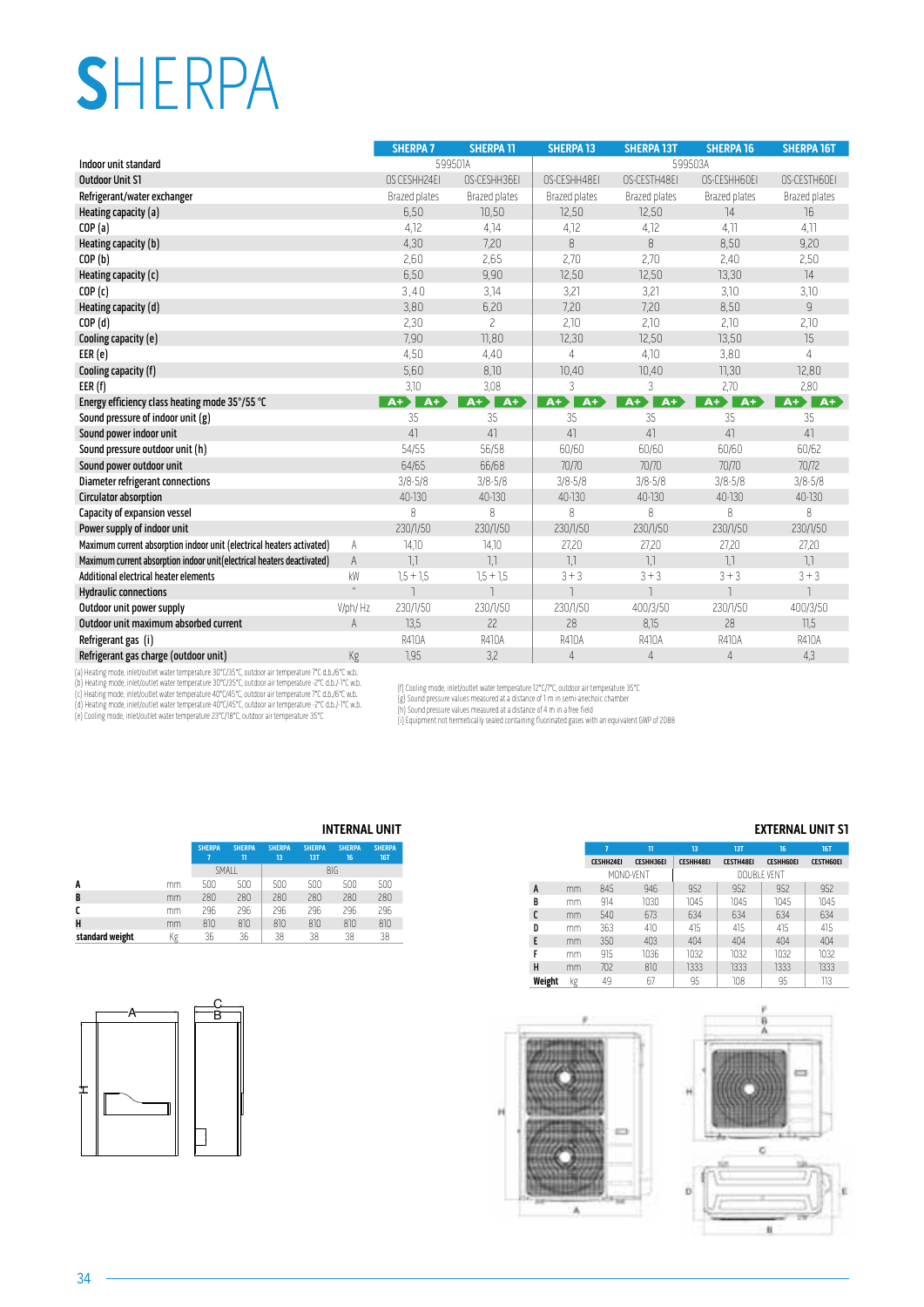### PLANT LAYOUTS SHERPA



SHERPA heat pump (heating and cooling; high-temperature DHW production); fan coil terminals Bi2 SLR; DHW integration with solar thermal system and inertial storage tank for the cooling plant.



SHERPA heat pump (heating and cooling; high-temperature DHW production); fan coil terminals Bi2 SLR; DHW integration with solar thermal system and integrated inertial storage tank for the cooling plant.



### **Code B0622 - 3-WAY VALVE KIT FOR DOMESTIC HOT WATER.**

- Compact size

### - Two point control

### **Code B0623 - OUTDOOR AIR SENSOR KIT**

Sensor screen for measuring ambient air temperature. The sensor is necessary to enable electrical resistors activation and climatic curves.

### **Code B0624 - DHW BOILER SENSOR KIT**

Sensor for measuring and direct control of water temperature in the domestic water storage tank.

#### **Code B0665 - HEATING CABLE KIT**

Prevents the formation of ice on the bottom of the external unit in the case of prolonged operation in extreme conditions.

35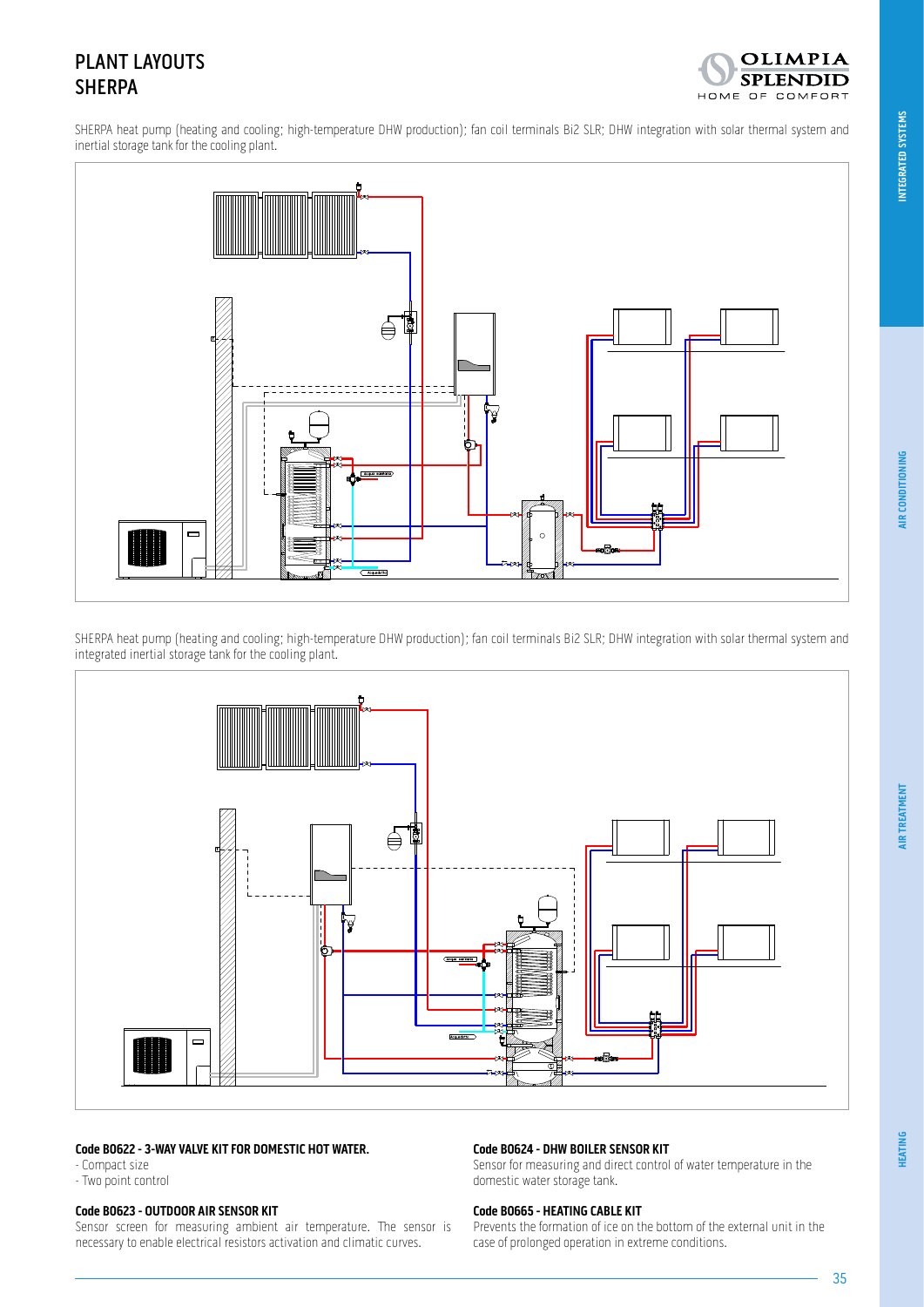# **S**HERPA range accessories

### SHERPA / SHERPA AQUADUE / SHERPA MONOBLOC

|                    |       | <b>OS Code Description</b>                  | Cylinder<br><b>Capacity</b><br><b>litres</b> | puffer<br>Capacity<br>litres <sup>®</sup> | <b>Total</b><br>$\begin{array}{c} \mathsf{height} \\ \mathsf{mm} \end{array}$ | <b>Diameter</b><br>with<br>insulation<br>mm | insulation<br>mm | <b>Energy</b><br><b>Class</b>   | Coil<br>exchangers                                 | Coil surfa-<br>ces Heat<br>Pump mq | Empty<br>weight<br>kg |
|--------------------|-------|---------------------------------------------|----------------------------------------------|-------------------------------------------|-------------------------------------------------------------------------------|---------------------------------------------|------------------|---------------------------------|----------------------------------------------------|------------------------------------|-----------------------|
|                    | 01193 | Standard cylinder 200 L                     | 200                                          | $\overline{a}$                            | 1215                                                                          | 600                                         | 50               | $\overline{\phantom{a}}$<br>67W | ٦                                                  | 1,5                                | 90                    |
|                    | 01194 | Standard cylinder 300 L                     | 300                                          | ä,                                        | 1615                                                                          | 600                                         | 50               | $\mathbf{C}$<br>85W             | ı                                                  | 1,8                                | 115                   |
|                    | 01804 | High-efficiency<br>HE cylinder 200 L        | 200                                          |                                           | 1215                                                                          | 640                                         | $70\,$           | $\overline{\mathbf{B}}$<br>51W  | 1 double coil                                      | 3,0                                | 120                   |
|                    | 01805 | High-efficiency<br>HE cylinder 300 L        | 300                                          | ä,                                        | 1615                                                                          | 640                                         | 70               | $\overline{B}$<br>63W           | 1 double coil                                      | 4,0                                | 160                   |
|                    | 01806 | High-efficiency<br>HES solar cylinder 300 L | 300                                          | $\overline{a}$                            | 1615                                                                          | 640                                         | 70               | <b>B</b><br>63W                 | 1 double coil<br>$\qquad \qquad +$<br>1 solar unit | 3,7                                | 140                   |
| ٠<br>à             | 01807 | Hybrid<br>HY cylinder 300 L                 | 300                                          | 80                                        | 1925                                                                          | 690                                         | 70               | $\overline{B}$<br><b>73W</b>    | ı                                                  | 2,8                                | 150                   |
|                    | 01808 | Hybrid HY solar<br>cylinder 300 L           | 300                                          | 80                                        | 1925                                                                          | 690                                         | 70               | $\overline{\mathbf{B}}$<br>73   | $1 +$<br>1 solar unit                              | 3,3                                | 150                   |
| ٠                  | 01199 | Heat storage 50 L                           | ×,                                           | 50                                        | 935                                                                           | 400                                         | 50               | B<br>34W                        |                                                    |                                    | 25                    |
| $\epsilon_{\rm i}$ | 01200 | Heat storage 100 L                          |                                              | 100                                       | 1095                                                                          | 500                                         | 50               | B<br><b>50W</b>                 |                                                    |                                    | 35                    |
|                    | B0618 | Resistance for boiler 2 kW                  |                                              |                                           |                                                                               |                                             |                  |                                 |                                                    |                                    |                       |

B0666 Resistance for boiler 3 kW

B0617 Flange resistance kit

### DHW STANDARD CYLINDERS

CYLINDER FOR DOMESTIC HOT WATER PRODUCTION

energy class **C** 

Cylinder with 1 carbon steel coil, complete with anodic protection, internal vitrification treatment in compliance with DIN 4753-3 and EN 10025 Standards. Insulation: Rigid polyurethane with thickness of 50 mm



| $N^{\circ}$   | <b>TYPE OF ATTACHMENT</b> | $200 \div 300$  |
|---------------|---------------------------|-----------------|
| 1.            | Hot water flow            | ľ"              |
| $\tilde{c}$ . | Anode                     | 1" 1/4          |
| 3.            | Thermometer-Probe         | 7/2"            |
| 4.            | Electric heating element  | 1" 1/2          |
| 5.            | Pallet attachment (blind) | 1/2"            |
| 6.            | Cold water inlet          | $\mathcal{I}''$ |
| 7.            | Coil return               | ľ"              |
| 8.            | Thermostat                | 7/2"            |
| 9.            | Coil flow                 | ľ,              |
| 10.           | Recirculation             | 7/2"            |
| 11.           | Hot water flow            | 1" 1/4          |

| Model |     | ABC DEF GHIJKLM |  |  |  |  |                                                 |  | - N |
|-------|-----|-----------------|--|--|--|--|-------------------------------------------------|--|-----|
| 200   | 500 |                 |  |  |  |  | 1000 810 320 220 290 375 750 835 - 975 1215 - 1 |  | 150 |
| 300   | 500 |                 |  |  |  |  | 1390 955 320 220 290 375 890 1165 - 1390 1615 - |  | 150 |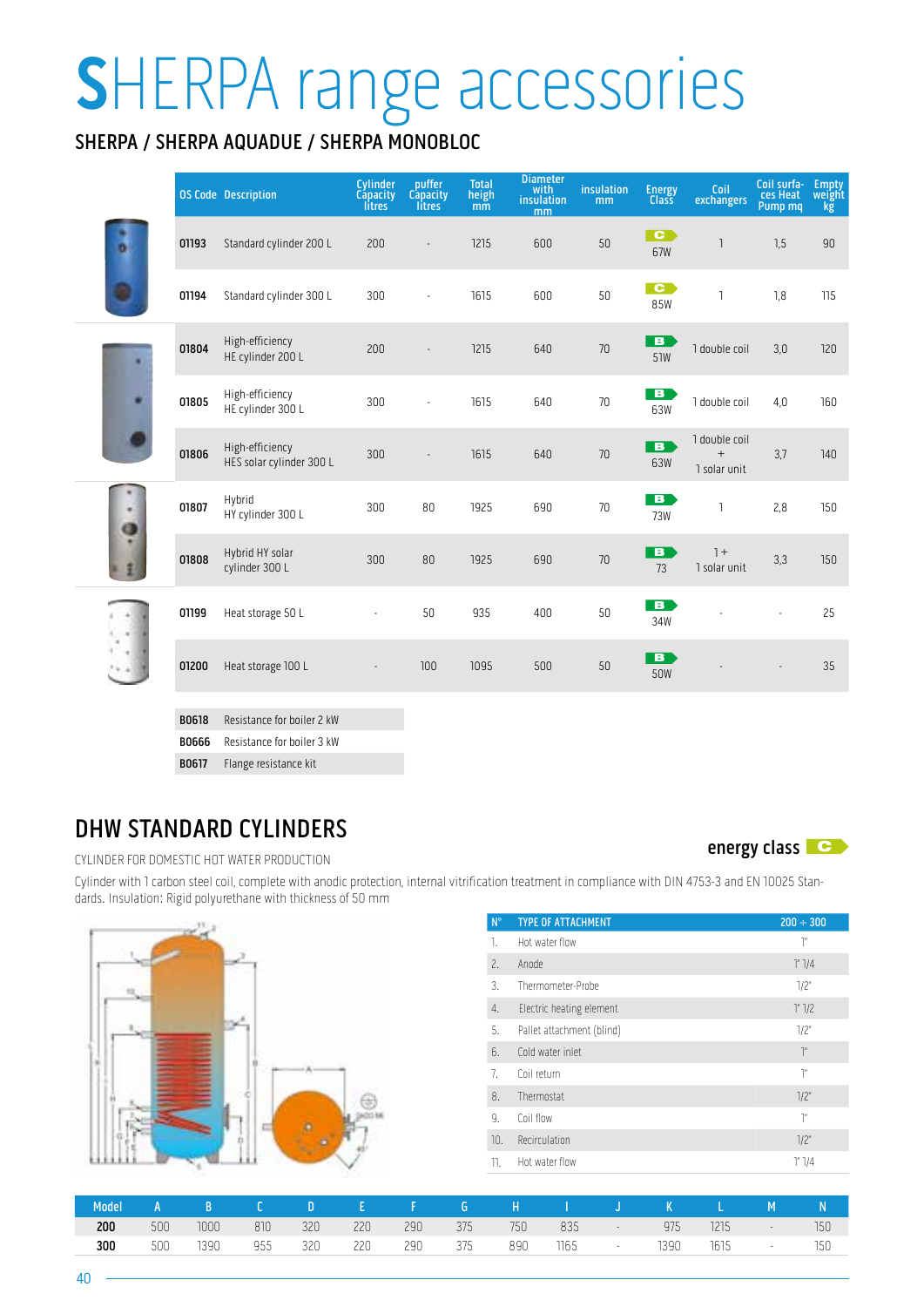### HE/HES HIGH EFFICIENCY DHW CYLINDER<br>
energy class

CYLINDER FOR DOMESTIC HOT WATER PRODUCTION BY HEAT PUMP (HE) AND SOLAR PANELS (HES)

Cylinder with 1 or 2 carbon steel coils with large exchange surface, complete with anodic protection and internal vitrification treatment in compliance with DIN 4753-3 and EN 10025 Standards. Insulation: Rigid polyurethane with thickness of 70 mm.



| $N^{\circ}$ | <b>TYPE OF ATTACHMENT</b> | $200 \div 300$  |
|-------------|---------------------------|-----------------|
| 1.          | Hot water flow            | ľ,              |
| $\tilde{c}$ | Anode                     | 1" 1/4          |
| 3.          | Thermometer-Probe         | 1/2"            |
| 4.          | Electric heating element  | 1" 1/2          |
| 5.          | Pallet attachment (blind) | 7/2"            |
| 6.          | Water inlet               | $\mathcal{I}''$ |
| 7.          | Coil return               | ľ,              |
| 8.          | Probe                     | 7/2"            |
| 9.          | Recirculation             | 7/2"            |
| 10.         | Coil flow                 | $\mathcal{I}''$ |
| 11.         | Hot water flow            | 1" 1/4          |

**HES** 2 coil cylinder (large surface for heat pump+ solar unit)

# $13$ 12

| $N^{\circ}$ | <b>TYPE OF ATTACHMENT</b>                       | 300             |
|-------------|-------------------------------------------------|-----------------|
|             |                                                 |                 |
| 1.          | Hot water flow                                  | 1" 1/4          |
| 2.          | Anode                                           | 1" 1/4          |
| 3.          | Thermometer-Probe                               | 1/2"            |
| 4.          | Thermostat                                      | 1/2"            |
| 5.          | Thermostat                                      | 1/2"            |
| 6.          | Pallet attachment (blind)                       | 7/2"            |
| 7.          | Cold water inlet                                | ľ               |
| 8.          | Lower coil return                               | $\mathcal{I}''$ |
| 9.          | Lower coil flow                                 | ľ"              |
| 10.         | Upper coil return                               | $\mathcal{I}''$ |
| 11.         | Recirculation                                   | 1/2"            |
| 12.         | Upper coil flow                                 | $\mathcal{I}''$ |
| 13.         | Hot water flow                                  | ľ"              |
| 14.         | Flange with electric heating element attachment | 1" 1/2          |

| Model          |     |      |      |     |     |     | G   | н    |      |                          |      |      |      |                          |
|----------------|-----|------|------|-----|-----|-----|-----|------|------|--------------------------|------|------|------|--------------------------|
| <b>HE 200</b>  | 500 | 995  | 735  | 320 | 140 | 220 | 370 | 835  | 990  | $\overline{\phantom{a}}$ | 1070 | 1215 | 150  | $\overline{\phantom{a}}$ |
| <b>HE 300</b>  | 500 | 1390 | 945  | 340 | 140 | 220 | 395 | 1165 | 1310 | $\overline{\phantom{0}}$ | 1390 | 1615 | 150  | $\overline{\phantom{a}}$ |
| <b>HES 300</b> | 500 | 1470 | 1035 | 590 | 315 | 140 | 220 | 495  | 650  | 865                      | 1390 | 147C | 1615 | 150                      |

41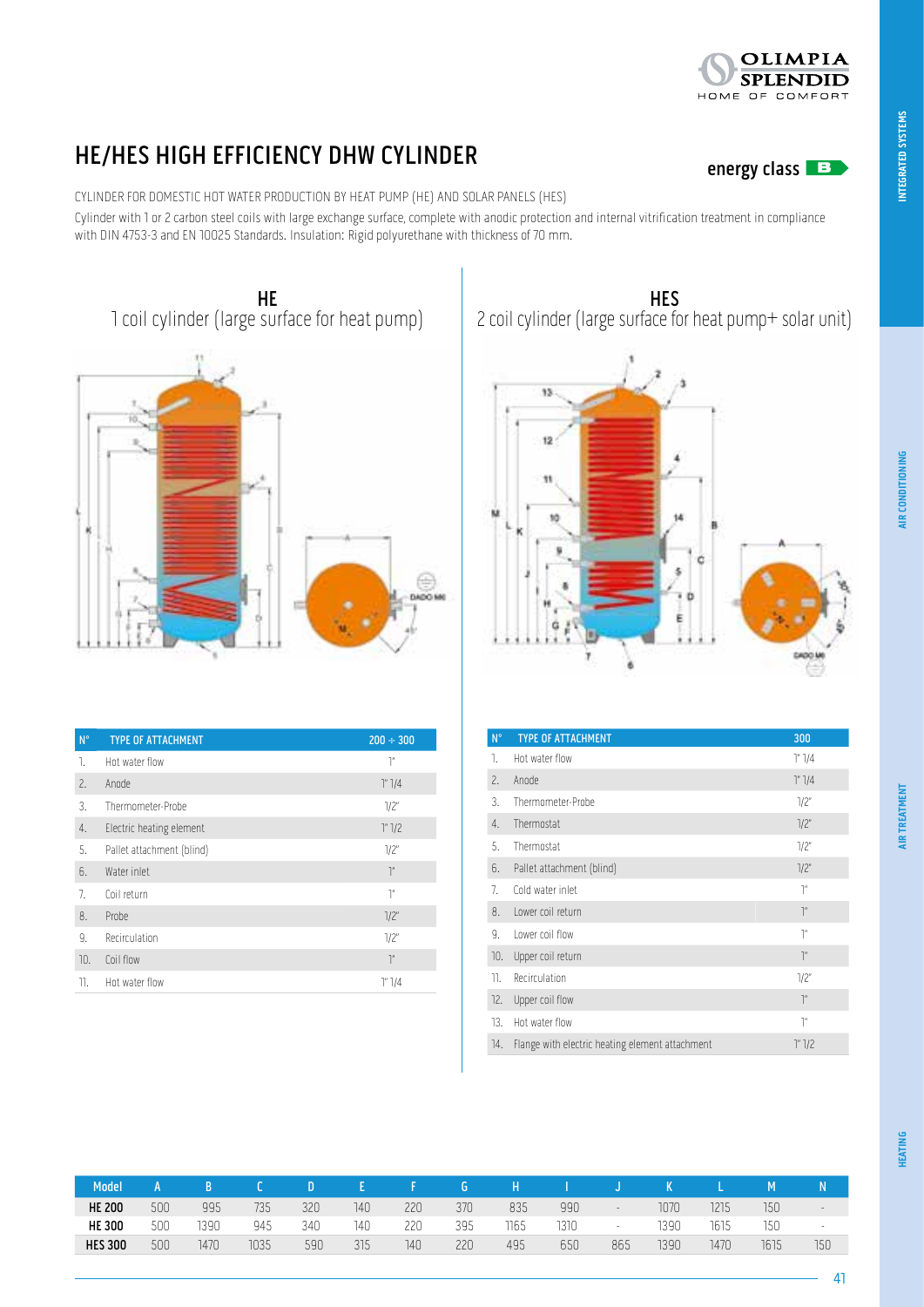## **S**HERPA range accessories

### SHERPA / SHERPA AQUADUE / SHERPA MONOBLOC

### HYBRID HY/HYS DHW CYLINDERS

energy class  $\mathbf{B}$ 

COMBINED HEAT STORAGE UNIT: CYLINDER FOR DOMESTIC HOT WATER PRODUCTION BY HEAT PUMP (HY) AND SOLAR PANELS (HYS) AND INERTIAL STORAGE FOR THE PLANT WATER

Upper cylinder with 1 or 2 carbon steel coils with large exchange surface, complete with anodic protection and internal vitrification treatment in compliance with DIN 4753-3 and EN 10025 Standards. Lower storage tank for heating or cooled water, interior not treated.

Insulation: Rigid polyurethane with thickness of 70 mm



| $N^{\circ}$ | <b>TYPE OF ATTACHMENT</b> | 300             |
|-------------|---------------------------|-----------------|
| 1.          | Domestic hot water flow   | 1" 1/4          |
| $\tilde{c}$ | Anode                     | 1" 1/4          |
| 3.          | Thermometer               | 7/2"            |
| 4.          | Probe                     | 1" 1/2          |
| 6.          | Probe                     | 7/2"            |
| 7.          | <b>Boiler flow</b>        | $\tilde{a}$     |
| 8.          | Boiler return             | $\tilde{a}$     |
| 9.          | Electric heating element  | 1" 1/2          |
| 10.         | Heating system return     | $\tilde{a}$     |
| 11.         | Heating system flow       | $\mathcal{I}''$ |
| 12.         | Vent                      | 7/2"            |
| 13.         | Domestic cold water inlet | $\mathcal{I}''$ |
| 14.         | FBD - Lower coil return   | 1" 1/4          |
| 15.         | FBD - Lower coil return   | 7/2"            |
| 17.         | Recirculation             | 7/2"            |
| 18.         | Upper coil flow           | 1" 1/4          |
| 19.         | Domestic hot water flow   | $\tilde{a}$     |
|             |                           |                 |

**HYS** 2 coil cylinder (for heat pump  $+$  solar unit  $+$  buffer tank)



| $N^{\circ}$ | <b>TYPE OF ATTACHMENT</b> | 300            |
|-------------|---------------------------|----------------|
| 1.          | Domestic hot water flow   | 1" 1/4         |
| 2.          | Anode                     | $1''$ $1/4$    |
| 3.          | Thermometer               | 1/2"           |
| 4.          | EBD - Probe               | 1/2"           |
| 5.          | EBD - Probe               | 1/2"           |
| 6.          | Probe                     | 1/2"           |
| 7.          | <b>Boiler flow</b>        | $\tilde{a}$    |
| 8.          | Boiler return             | $\tilde{a}$    |
| 9.          | Electric heating element  | 1" 1/2         |
| 10.         | Heating system return     | $\tilde{a}$    |
| 11.         | Heating system flow       | $\tilde{a}$    |
| 12.         | Vent                      | 1/2"           |
| 13.         | Domestic cold water inlet | $\tilde{a}$    |
| 14.         | EBD - Lower coil return   | $\rrbracket^n$ |
| 15.         | FBD - Lower coil return   | $\tilde{a}$    |
| 16.         | EBD - Upper coil return   | $\tilde{a}$    |
| 17.         | Recirculation             | $\tilde{a}$    |
| 18.         | Upper coil flow           | $\tilde{a}$    |
| 19.         | Domestic hot water flow   | $\tilde{a}$    |

| Model         |     |       |       | -D-           |       |     |     |             |        | IEFGHIJKLMN                                | v o v |       |       |          |  |
|---------------|-----|-------|-------|---------------|-------|-----|-----|-------------|--------|--------------------------------------------|-------|-------|-------|----------|--|
| <b>HY 300</b> | 550 | 1755. | 1300. | 875           | - 340 | 160 | 160 | 340 505 675 | $-765$ | 940 1425 1675 1755                         |       | -1925 | -150- | $\sim$   |  |
| HYS 300       | 550 | 1755  |       | 1420 1035 810 |       | 340 |     |             |        | 160 160 340 505 675 755 945 1125 1280 1675 |       |       | 1755  | 1925 150 |  |